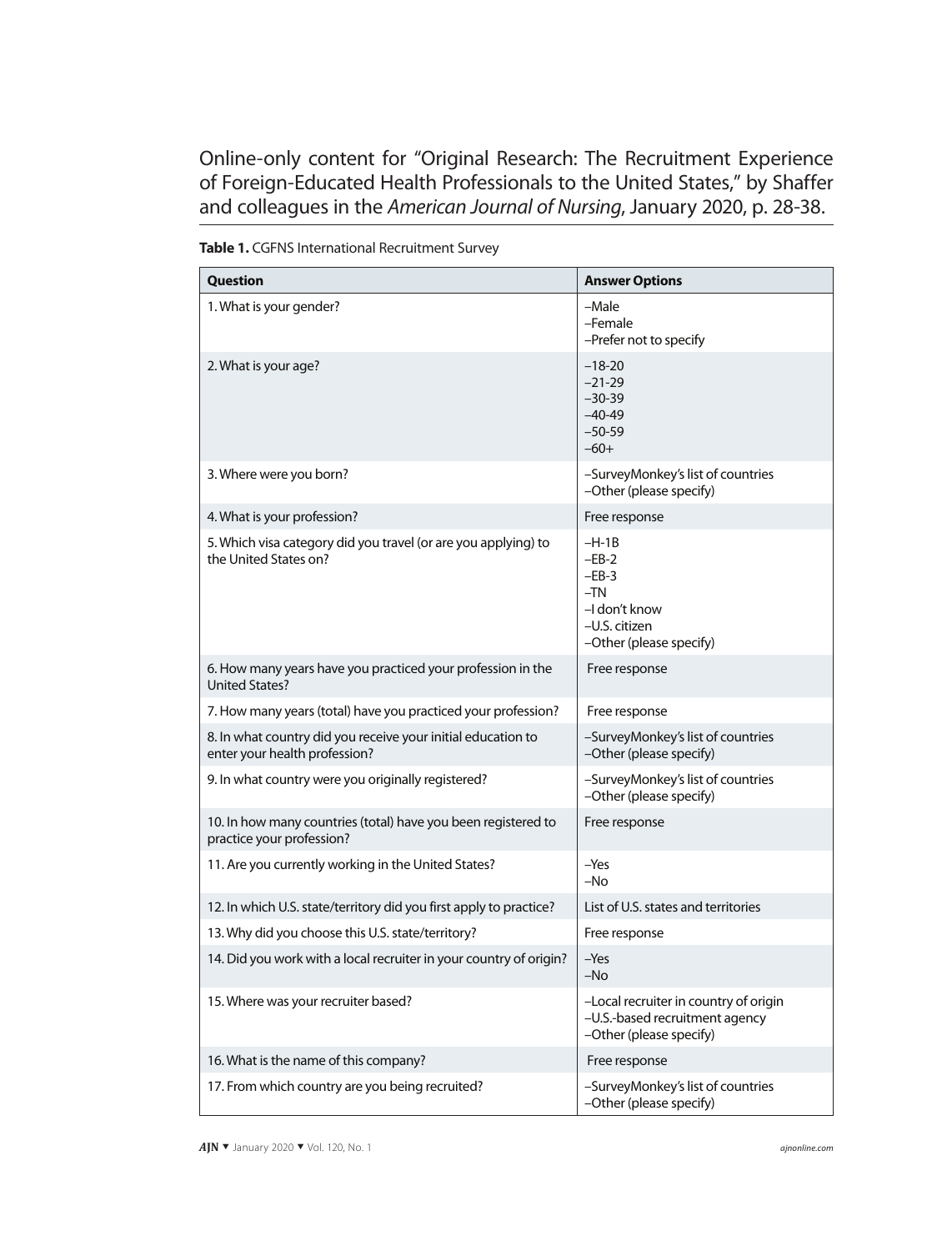## **Table 1.** Continued

| Question                                                                                                                                                                                                                                                                                      | <b>Answer Options</b>                                                                            |
|-----------------------------------------------------------------------------------------------------------------------------------------------------------------------------------------------------------------------------------------------------------------------------------------------|--------------------------------------------------------------------------------------------------|
| 18. Was your recruiter certified by CGFNS International's Alli-<br>ance for Ethical International Recruitment Practices?                                                                                                                                                                      | $-Yes$<br>$-NO$<br>-Don't know                                                                   |
| 19. Did your recruiter give you a copy of the Health Care Code<br>for Ethical International Recruitment and Employment Practices<br>(formerly known as the Voluntary Code of Ethical Conduct for the<br>Recruitment of Foreign-Educated Health Professionals to the<br><b>United States)?</b> | $-Yes$<br>$-NO$                                                                                  |
| 20. Did you have to pay a recruiter fee?                                                                                                                                                                                                                                                      | $-Yes$<br>$-NO$                                                                                  |
| 21. Did you have to provide any collateral (money, land, etc.) to<br>your recruiter as a deposit to guarantee their services?                                                                                                                                                                 | -Yes, but the collateral was returned to me<br>-Yes, but my recruiter kept the collateral<br>-No |
| 22. What was the amount and purpose of the fee?                                                                                                                                                                                                                                               | -Amount (USD)-free response<br>-Purpose of fee-free response                                     |
| 23. Did you have the opportunity to review your contract (or<br>offer letter) before signing it?                                                                                                                                                                                              | $-Yes$<br>$-NO$                                                                                  |
| 24. Why were you unable to review the contract (or offer letter)?                                                                                                                                                                                                                             | Free response                                                                                    |
| 25. Did you receive a copy of your contract (or offer letter)?                                                                                                                                                                                                                                | $-Yes$<br>$-NO$                                                                                  |
| 26. What is the duration of your contract with your visa sponsor?                                                                                                                                                                                                                             | -1 year<br>$-2$ years<br>-3 years<br>-4 years<br>-Other (please specify)                         |
| 27. Does your contract include an early termination fee (breach<br>fee) if you leave it early? (Options are in USD.)                                                                                                                                                                          | -None<br>$-<$ \$15 $k$<br>$-$ \$15-30 $k$<br>$-$ \$30-45 $k$<br>$-545k+$<br>-Don't know          |
| 28. Does your contract specify the financial responsibilities of all<br>parties involved in the recruitment process?                                                                                                                                                                          | -Yes<br>$-NO$                                                                                    |
| 29. Did you know and agree to the duties of the position you<br>were recruited for?                                                                                                                                                                                                           | $-Yes$<br>$-NO$                                                                                  |
| 30. Did you receive an explanation of compensation and bene-<br>fits before or when you signed the contract with an employer<br>or staffing agency?                                                                                                                                           | $-Yes$<br>$-NO$                                                                                  |
| 31. Did you know your hourly wage prior to arrival?                                                                                                                                                                                                                                           | $-Yes$<br>$-No$                                                                                  |
| 32. Did you know which state your job would be located in?                                                                                                                                                                                                                                    | $-Yes$<br>$-No$                                                                                  |
| 33. Were any documents (e.g., passports) withheld?                                                                                                                                                                                                                                            | $-Yes$<br>$-NO$                                                                                  |